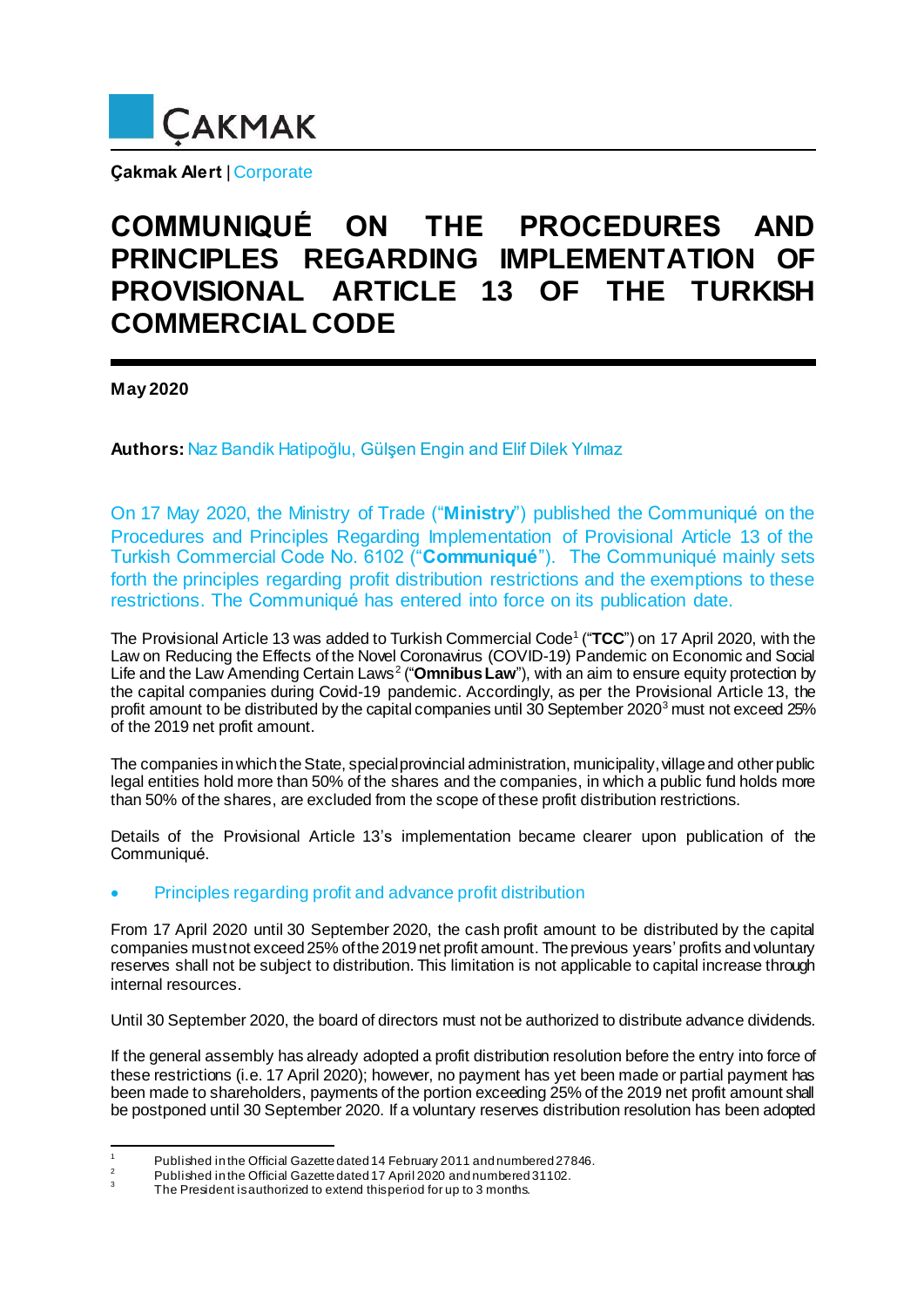despite the loss in 2019 accounting period, the payments of the unpaid portion shall also be postponed until 30 September 2020. Interest on the postponed payments shall not be accrued.

If the general assembly has granted the board of directors the authority to distribute advance dividends, advance payments shall be postponed until 30 September 2020.

## The exemptions regarding profit distribution

Without prejudice to the provisions regarding the Ministry's affirmative opinion, the above-mentioned restrictions do not apply to the following companies:

- The companies which resolve to distribute profit amounting to less than 120,000 Turkish Liras (including this amount), except the ones which (i) employ those who benefit from short-time workingallowance due to novel coronavirus (COVID-19) as force majeure under Additional Article 2 and Provisional Article 23 of the Unemployment Insurance Law<sup>4</sup> and/or those who took unpaid leave and benefit from allowance support under Provisional Article 24 of the Unemployment Insurance Law, and (ii) use Treasury-backed loan surety under Provisional Article 20 of Public Finance and Debt Management Law<sup>5</sup> and still have an outstanding debt balance.
- The companies which resolve to distribute profit, provided that more than half of the profit amount resolved to be distributed will be used by the shareholders for full and cash payment of the capital undertaking to another capital company.
- The companies which resolve to distribute profit, provided that the profit amount resolved to be distributed will be used by the shareholders for performance, in cash, of the liabilities within the scope of the executed loan agreements or project financing agreements, which will become due until 30 September 2020. In these companies, the payments exceeding the liability amounts of the shareholders shall also be postponed until 30 September 2020.

### Affirmative Opinion of the Ministry

In order to discuss the profit distribution at the general assembly meetings based on the abovementioned exceptions, the relevant companies must obtain an affirmative opinion from the Ministry upon submitting the evidencing documents as listed in the Communiqué.

Financial Statements to be taken into account while Calculating the Profit Amount

While calculating the profit amount, the companies that are subject to independent auditing requirement must take the financial statements prepared in accordance with Article 88 of the TCC (i.e. the Turkish Accounting Standards) as basis; whereas the remaining companies must take the financial statements prepared in accordance with Tax Procedure Law<sup>6</sup> as basis.

In any case, the amount of profit envisaged to be distributed must not exceed the total amount of the sources subject to profit distribution as per the records kept in accordance with the Tax Procedure Law.

 $\overline{\phantom{a}}$ <sup>4</sup> Published in the Official Gazette dated 8 September 1999 and numbered 23810.

<sup>5</sup> Published in the Official Gazette dated 9 April 2002 and numbered 24721.

<sup>6</sup> Published in the Official Gazette dated 10 January 1961 and numbered 10703.